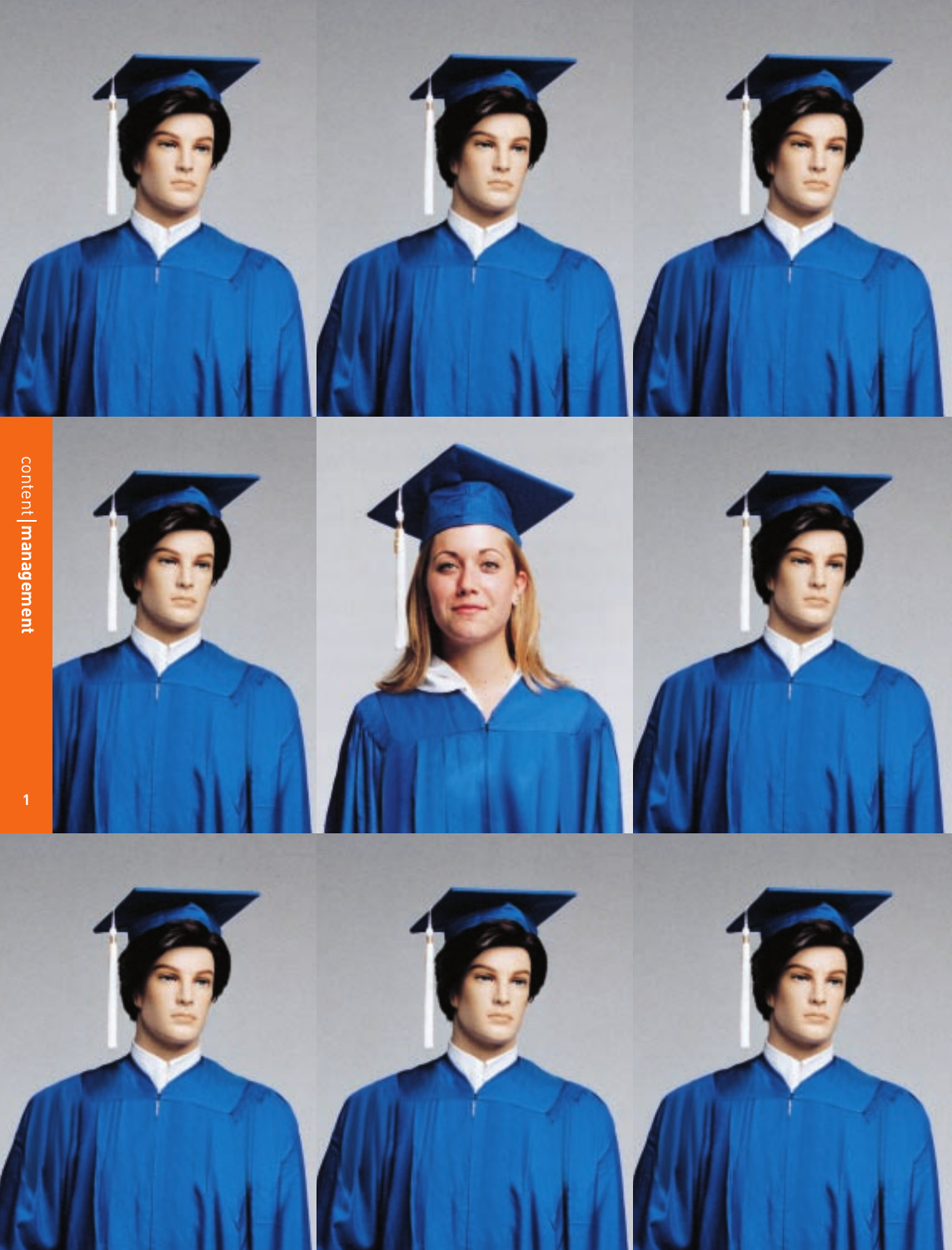# WHAT BUSINESS NEEDS *from* BUSINESS SCHOOLS

**Cookie-cutter programs are producing look-alike MBAs. Contemporary companies want creative, collaborative thinkers and leaders.**

> *by* Joyce Doria, Horacio Rozanski, and Ed Cohen

## When John Reed, longtime chairman of Citicorp, accepted the Academy of

Management's Distinguished Executive of the Year award in 1999, he ended his acceptance speech by challenging his audience of elite academics. "The business community knows full well that business schools perform a useful function [in] sorting potential hires," he said. "The schools sort out from the general population those who are more ambitious, more energetic, more willing to subject themselves to two years without income…. But the real question is: Do you give these students a set of skills that is going to serve them well over their careers?"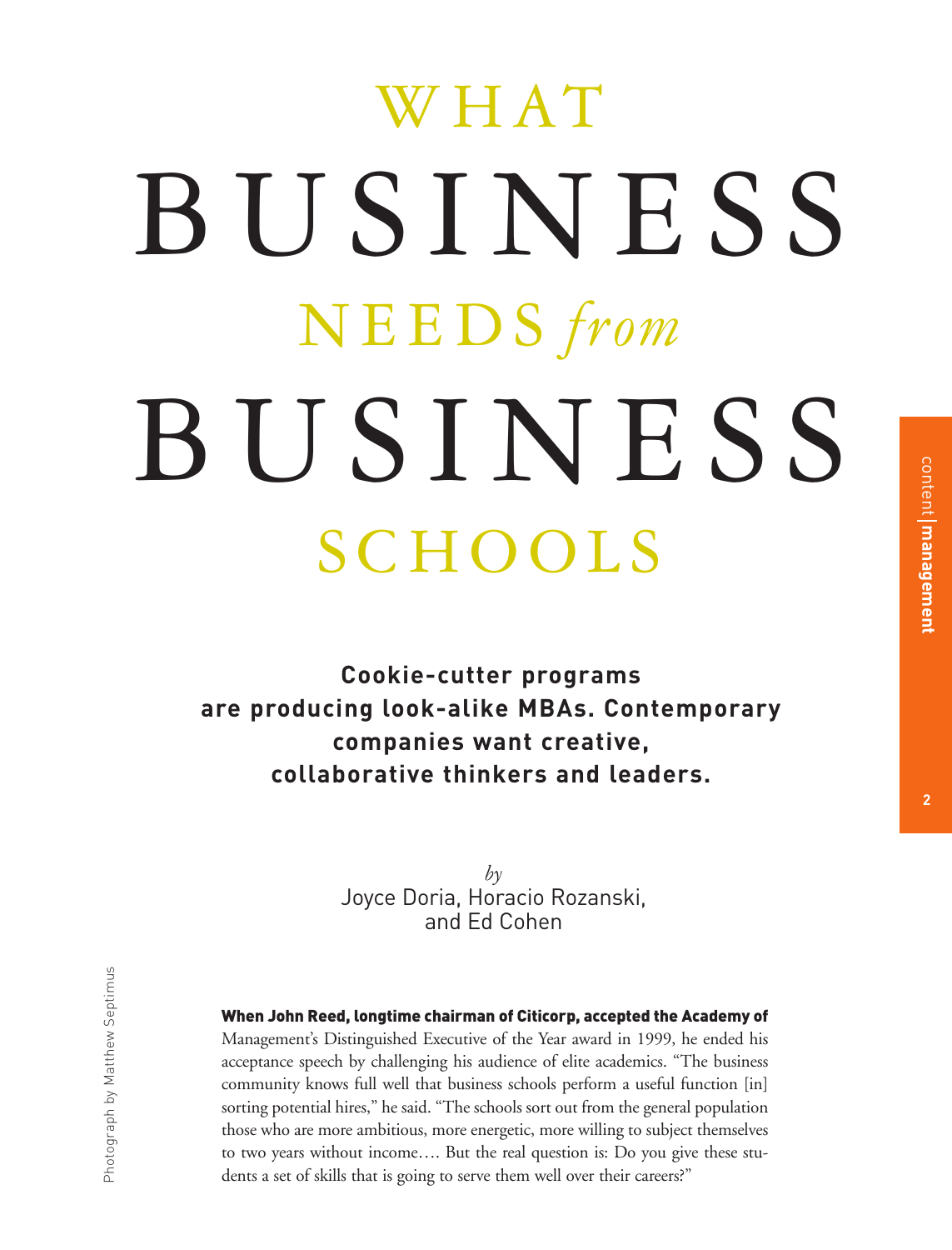### **Joyce Doria**

(doria\_joyce@bah.com) is a senior vice president with Booz Allen Hamilton based in McLean, Va., where she leads the firm's organization development and change management business. Ms. Doria has 30 years of experience working with clients in both the federal government and the private sector.

#### **Horacio Rozanski**

(rozanski\_horacio@bah.com) is a vice president in Booz Allen Hamilton's New York office and the firm's chief human resources officer. He specializes in developing marketing strategies and customer understanding across a range of industries.

#### **Ed Cohen**

(cohen\_ed@bah.com) is the strategic leader of Booz Allen Hamilton's corporate university, the Center for Performance Excellence, in McLean, Va.

As executives struggle with decisions that depend as much on their leadership abilities as on their skills as strategic thinkers; as they guide teams comprising people from diverse backgrounds and work with for-profit, nonprofit, and government institutions; as they face crises stemming from communications conflicts among different cultures, they find themselves asking the same question Mr. Reed did. His answer, in 1999, was: "On average, clearly the answer is yes." In his view, business schools were doing a reasonable job preparing their students for fulfilling careers.

But in 2003 our answer is: "On average" is not good enough anymore.

Whether your company is a bank, a consultancy, a manufacturer, or any other sort of business enterprise, the current MBA education offered at most U.S. graduate business schools does not, in our view, adequately prepare people — even those attending the top schools — for the tougher-than-average challenges they will face when they start careers at leading corporations. Companies today demand good collaborative thinkers who cooperate to solve problems. Too often, schools deliver good analysts who compete to apply businessschool formulas. Furthermore, companies demand specialized knowledge useful to particular professions. Schools, however, are more likely to deliver generalists who have trouble digging into special fields that can distinguish them and their employers. Companies demand leaders who can powerfully articulate ideas, orally and in writing, to motivate and guide their people. But schools tend to train people to simply assert their ideas; they don't sensitize them to the critical value of being an excellent communicator.

As consultants who, along with our peers in other

professional-services businesses, attract and hire students from the world's most prestigious business schools — 38 percent of the students in Harvard Business School's class of 2002 went into consulting — we would like to make a case for curriculum reform.

We are not advocating a radical overhaul: There is a middle road, in which business schools preserve the strengths they have today, especially in teaching quantitative and strategic skills, but reconsider curricula and teaching methods. Equally important, schools and companies should compare notes more often; ultimately, the gap between employers' expectations and the skills of the typical MBA is one that business-school deans and business executives can close together.

## **The Big Gap**

By how much does today's MBA education fall short? A 1999 study of MBA graduates conducted by Mark Kretovics, then assistant dean at Colorado State University's College of Business and currently assistant professor of higher education administration and student personnel in Kent State University's Department of Teaching Leadership and Curriculum Studies, provides striking findings. The study, which assessed 12 skill areas, showed MBA graduates were significantly better than a control group of university graduates not enrolled in a business program in seven categories: action, goal setting, information analysis, information gathering, quantitative skills, theory, and technology. But the MBAs did not outpace the nonbusiness group in five other equally critical areas: helping others, initiative, leadership, relationship, and sense making.

Evidence suggests these competency deficiencies are widespread among MBAs. In a 2002 poll by Canada's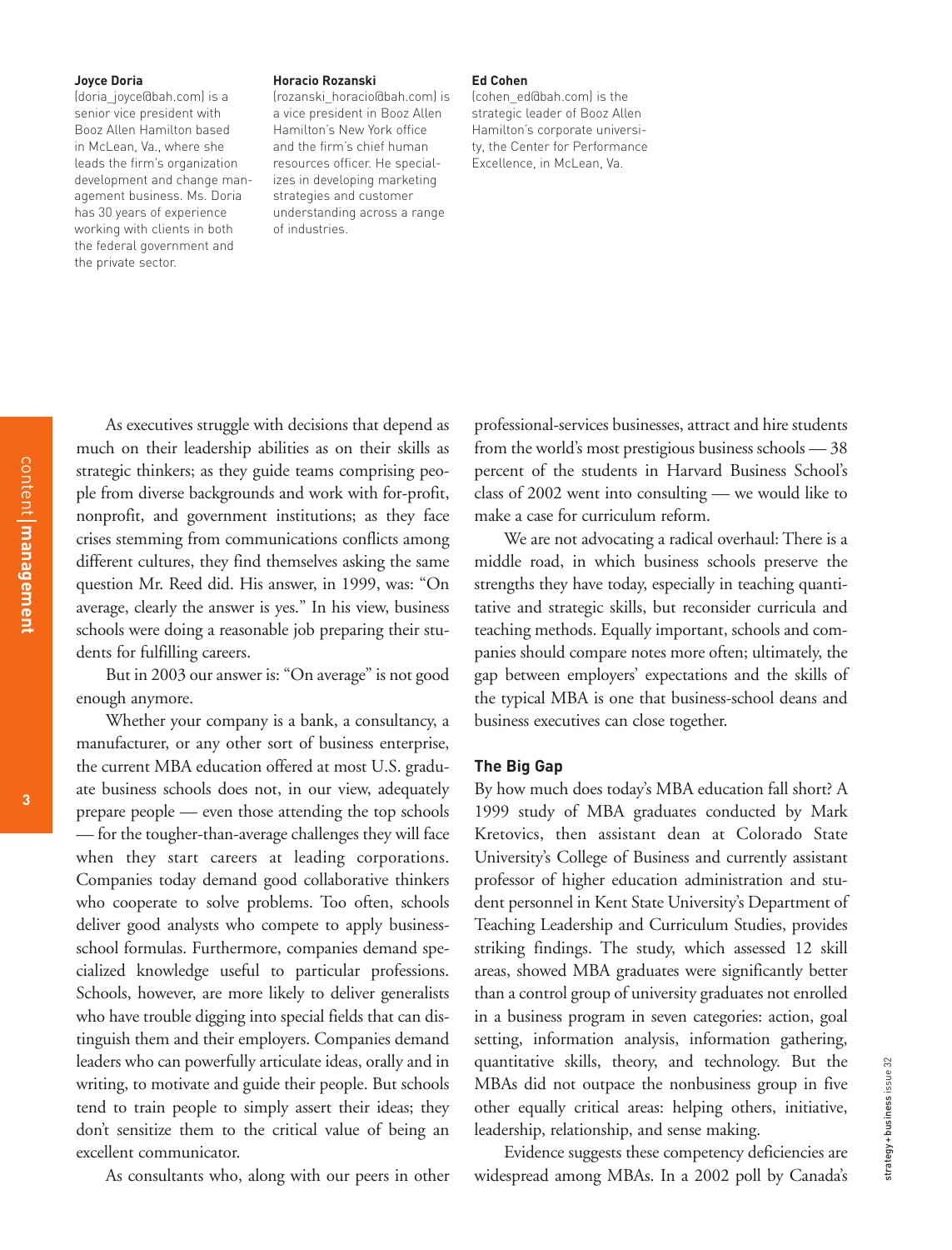*Financial Post*, 141 CEOs and senior executives rated non-business-school graduates as better — sometimes *much* better — than MBAs in commitment to hard work, oral communication, written communication, understanding the details of an industry, interpersonal skills, and even skills in marketing and sales.

In April 2002, the Management Education Task Force of the Association to Advance Collegiate Schools of Business (AACSB), the major accrediting organization of U.S. business schools, issued a report questioning the relevance of business-school curricula in today's global marketplace. Among the AACSB's recommendations: Teach "basic management skills, such as communications, interpersonal skills, multicultural skills, negotiations, leadership development, and change management ... and prepare managers for global responsibility."

Not long after the AACSB report, the popular press picked up on an article by Stanford Graduate School of Business professor Jeffrey Pfeffer published in the inaugural issue of *Academy of Management Learning and Education*. Professor Pfeffer and coauthor Christina Fong, a doctoral student, argued that, with the exception of perhaps a few top schools, MBA programs provide little of use in the real business world and are especially lacking in on-the-job experience leading and managing others. Professor Pfeffer and Ms. Fong noted: "Without a larger clinical or practice component, it is not clear that business schools ever will impart much lasting knowledge that affects graduates' performance."

Although critics writing in such publications as *Information Week* called the article "inflammatory" and "far out," our experience leads us to believe that the authors' conclusions weren't far out at all. A big gap separates what graduates offer from what most employers need. Many MBA graduates arrive at new jobs unprepared for the often multicultural, multiunit, and politically charged decision making they will be required to handle; in our own firm, we find this forces us to engage in training we believe the business schools should have provided.

Of course, professional-services firms like Booz Allen Hamilton don't expect MBAs to be fully formed consultants on day one. That's why new MBA hires at Booz Allen enter an immersion process that lasts several months and includes multiple courses and job assignments during which new hires are apprenticed to seasoned mentors. After this initial immersion period, consultants are expected to participate in training throughout their careers. The curriculum is tailored to their strengths and competencies.

Still, we would prefer it if the highly motivated, able people who arrive with MBAs had stronger skills in writing, public speaking, building and running teams, supervising and delegating, and sharing leadership in ways that motivate and inspire subordinates. Although it's true that social skills are difficult to teach, curricula can be designed to promote them. Further, we would like more students to arrive with a better grasp of the scientific method and how to apply it — from hypothesis generation through the research and analysis that underlies our profession.

## **Cause and Effect**

We speculate that there are any number of causes for the shortcomings we see in the quality of MBA education. One cause may be that business schools mistakenly defer to students when they're designing their curricula, reacting to the demands of students who prefer the fun of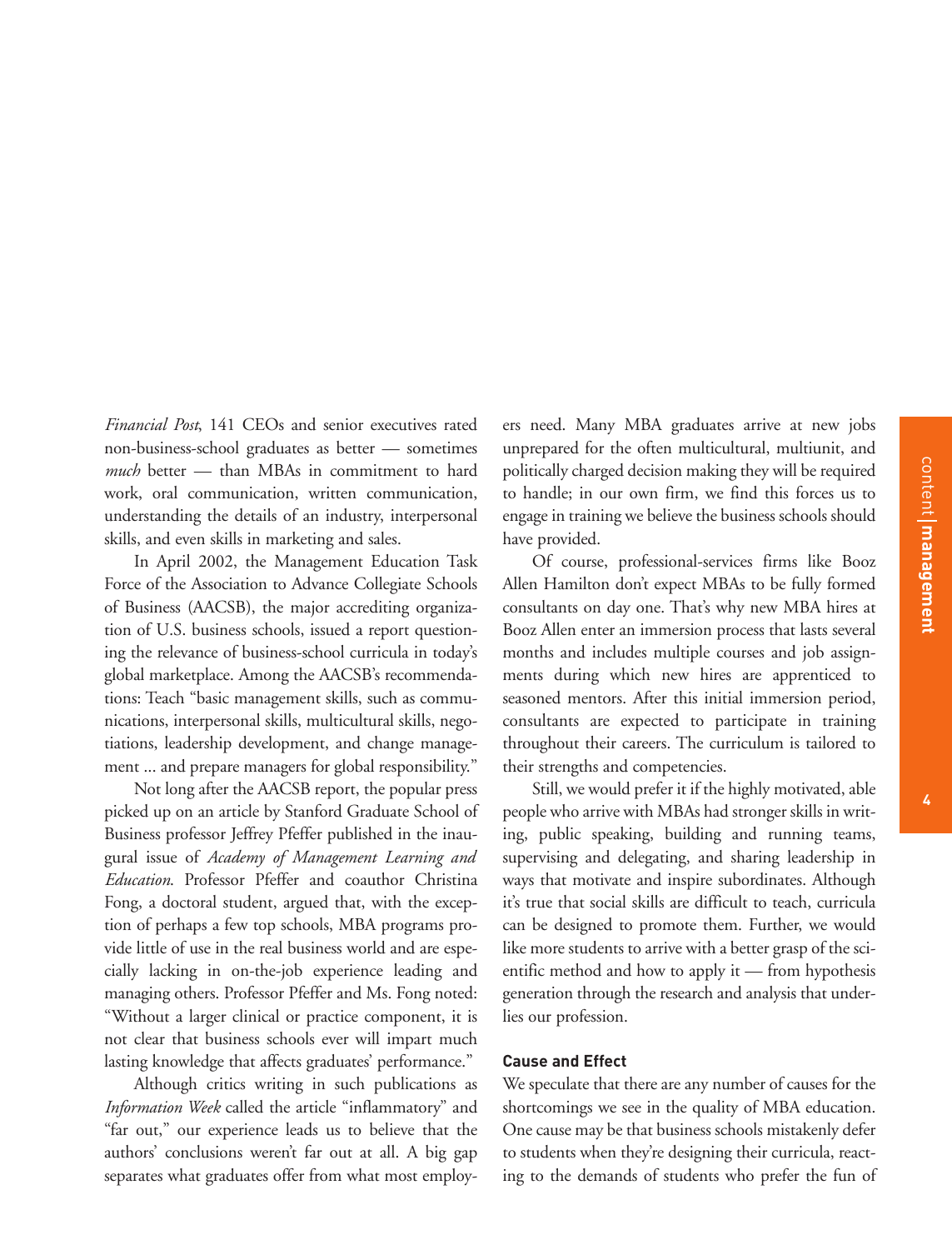# **One professor told us that students will always remain b-schools' No. 1 customer because students determine survey rankings.**

strategy. That could explain why MBA programs do not pay enough attention to the nuts and bolts of problem solving and other competencies that employers demand. In particular, students are not taught to pose the question "why" and to keep asking why until they cannot ask it anymore, a significant element of effective problem solving.

It's not surprising that the schools are so studentcentric; students are extremely influential in determining business-school reputations. One business professor even told us that students will always be business schools' No. 1 customer; the survey rankings and schools' reputations are driven by students, and schools depend heavily on their alumni for money.

The consequence is that companies don't feel they can get the well-rounded top talent they're looking for from business schools. Over the last decade, most consulting firms (including ours) have shifted a portion of their hiring away from MBA programs. In part, this is because the total cost of hiring and training an MBA is very high. For companies like ours, which underwrite a portion of promising candidates' education, the cost to acquire MBA talent is roughly 10 times that of acquiring talent in the open market.

Another cause of the problems with MBA education is the increasing similarity of business-school programs. At one time, if an employer wanted great general managers, it drew from Harvard. If it wanted great quantitative analysts, it drew from Wharton or the University of Chicago. If it wanted great technologists, it drew from Stanford. But now the graduates from all these programs resemble one another. We surmise that this, too, stems from the rankings. As schools try to tailor their programs to move higher on the *Business Week* list, programs become more and more generic and less and less impressive in any one area.

Convergence helps the schools compete, apples to apples, in the rankings, but it doesn't give their graduates advantages when they're competing for jobs. Consulting firms, for example, are not looking for one-size-fits-all MBAs. Students going into consulting, those going to Wall Street, and those going to the finance department of an automotive company all need different skills. By training all students identically, MBA programs don't sufficiently prepare students who have already chosen a specific career path.

## **Six Reforms**

Students, schools, and businesses — as well as governments and the general public — would be better served if graduate business schools began to implement change in six areas.

*First, business schools should require more courses in communication, leadership, human resources, psychology, and other fields that provide graduates with skills vital to effectively managing people and team-driven organizations.* We believe business schools should require at least two of every 10 core courses to focus on such subjects; currently, these courses are often electives. In the top 10 U.S. business schools, only half require at least two courses on human or organizational relations and management. At Harvard, of 11 required courses, only one (Leadership) focuses on managing people. At Northwestern's Kellogg, it is one of nine.

On top of regular classroom lectures, reading, and paper writing, schools should require more collaborative projects that emphasize the development of people skills. Projects can be for an individual or a group, but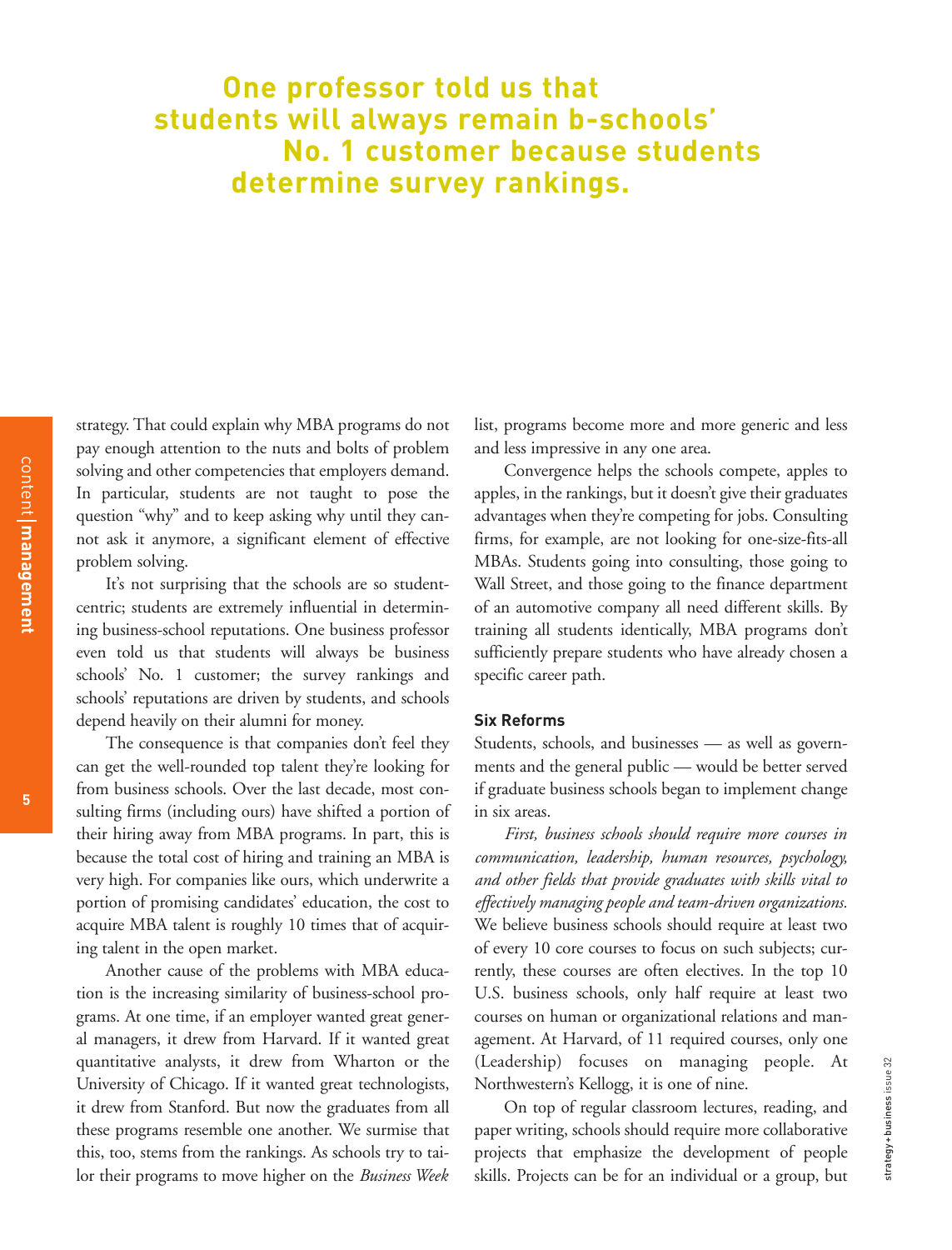typically they emphasize applied learning that forces students to question, think deeply, weigh alternatives, and create. Project work also involves more management skills — listening, influencing, judging, and selling.

Business schools often fail to guide students to balance competition with cooperation. Competition in the classroom raises the profile of the brightest students, but during many types of business engagements, competition backfires. Successful people know how to collaborate — to listen to customers and cooperate with peers to come up with creative, defensible solutions. Many schools have adopted team-based projects to mimic onthe-job situations. We caution, however, that a few team-based projects won't instill collaborative skills if professors still reward head-to-head competition in the classroom.

We particularly like the idea of the University of Chicago's LEAD course, a mandatory one-year experiential leadership course for first-year students. Using role playing and other techniques, LEAD develops expertise in negotiation, organizational development, interpersonal communication, and leadership. In one three-day seminar, students give an "elevator speech" and then a "pitch." Professors videotape presentations to give detailed feedback. In another module, students learn team dynamics after having taken the Myers-Briggs Type Indicator test to learn their psychological type. Second-year students serve as teachers and mentors in the course, which reinforces what is learned in the first year. Since the course runs in tandem with more conventional course work, students have opportunities to practice their new leadership skills while engaging in the regular curriculum.

*Second, business schools should introduce and empha-*

# **Six Principles for MBA Program Reform**

- Require more courses in the "people skills" that are vital to managing effectively. **1**
- Emphasize the basic skills and tools needed for problem solving. **2**
- Provide strong grounding in theories of economics, measurement, governance, psychology, human behavior, and leadership. **3**
- Design curricula so that students can learn  $-$  by doing — to apply multiple disciplines on the job. **4**
- Encourage students to take electives outside the traditional core curriculum. **5**
- Create differentiated curricula and allow students to concentrate in specific industries. **6**

*size courses that offer the basic skills and tools needed in problem solving.* These include data gathering, data analysis, and innovative problem-solving methodologies and tools, such as systems thinking and the Venn diagram. MBA graduates often stop short of getting to a problem's root causes because they define those causes in the same way they were defined in a case study they covered in school.

*Third, more and better grounding in theory — theories of economics, measurement, governance, psychology, human behavior, and leadership — would help students go beyond case studies to analyze problems and craft solutions in situations they have never before encountered.* If students learn the nitty-gritty of microeconomics, for example, they may be more prepared, say, to develop a winning pricing strategy. If they master theories of human behavior, they may be more prepared to suggest solutions to team or unit motivational problems. By delving deeply into theory, the graduates can also distinguish themselves with specialized knowledge that appeals to employers.

*Fourth, schools should make changes in their curricula so that students can integrate their learning and apply multiple disciplines on the job.* Instead, students are usually forced to learn about each of the fundamental busi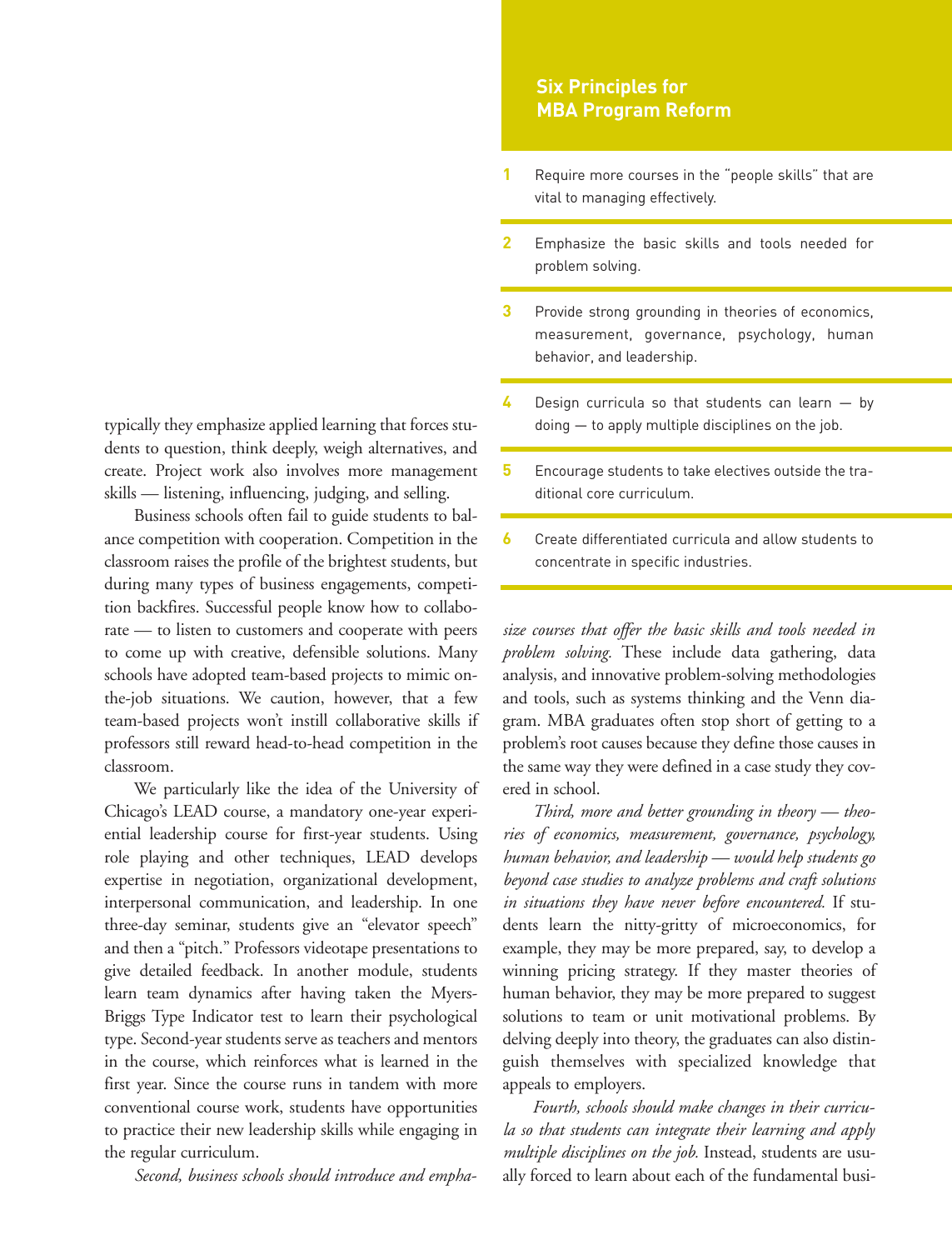ness disciplines (such as finance, strategy, operations, and marketing) in a silo-like fashion.

MIT's Sloan School's Leaders for Manufacturing program is an example of a curriculum that integrates subjects ranging from manufacturing processes and operations management to leadership and change management, and that emphasizes on-the-job and classroom training. The Leaders for Manufacturing program runs two tracks of learning at the same time, one covering traditional classroom subjects and the other covering "leadership and integrative" activities outside the classroom. The nonclassroom track includes leadership seminars, 15 plant tours each year, and a thesis. In the second year, each student spends six and a half months as an intern at one of 20 partner companies. In past internships, students have joined a Ford vehicle launch team, deployed a John Deere production system, and implemented lean manufacturing at United Technologies.

*Fifth, schools should encourage students to take full advantage of courses outside the traditional core curriculum.* At present, most students don't appear to be diversifying their course load. Perhaps this accounts for the lack of differentiation we see among the graduates we interview. Schools offer plenty of electives — 88 at Harvard, 143 at the University of Chicago, more than 200 at Wharton. But the MBAs we talk to aren't taking these classes. Instead, most are sticking to finance, operations, and strategy. Graduates aiming at jobs in management consulting, for example, would do well to explore — even to the Ph.D. level — such subjects as microeconomics, competitive dynamics, and statistics in addition to their broader-based management training.

We also find that graduates too infrequently have in-depth knowledge of specific industries, the govern-

ment, or global nongovernmental organizations. This creates a tremendous void, given the demand in business for expertise in such topics as global markets, economic alliances, and government privatizations. Our clients increasingly thirst for help in these areas.

*Sixth, and perhaps most critically, schools should commit themselves to re-creating differentiation in their curricula.* Although it may be too risky for a school today to completely leave the mainstream, MBA programs can still allow students to concentrate on an industry. For example, schools can offer students who want to go into consulting or investment banking a tailored course of study that specifically prepares them for these fields, not just by offering electives, but by creating a discrete set of courses and experiences.

We believe these six recommendations are an essential starting point for reform. Schools should also include a "practicum" approach in which a major portion of a student's credits are attached to supervised real work in his or her area of concentration. This is different from an internship, which is typically not under direct supervision of the business school.

## **Collaborative Change**

During the 1990s, many business schools did make dramatic changes in their curricula and approaches to teaching in response to fairly widespread corporate dissatisfaction with MBA graduates. But we posit that business schools didn't change enough to address critical curriculum weaknesses in such areas as communications, relationship management, leadership, and problem solving. Moreover, even where course offerings in nontraditional areas were added, it did not lead to necessary changes in the all-important core course work, or the